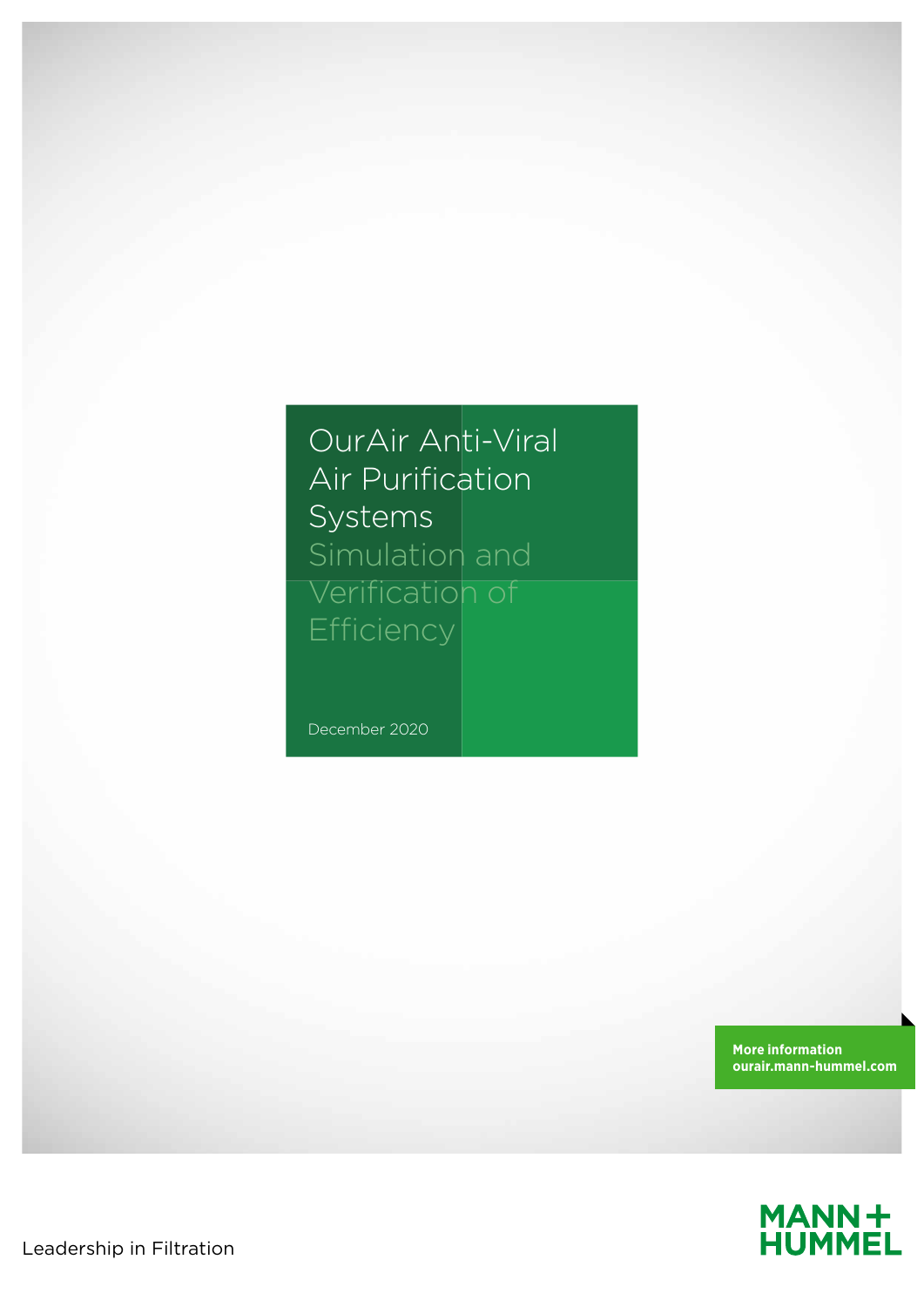**1.0 SIMULATION AND VERIFICATION OF EFFICIENCY**

# OurAir Anti-Viral Air Purification Systems Clean Air Matters

In the fight against the Sars-COVID-19 virus, but also to reduce other airborne pollutants, it is essential to minimize aerosol concentrations in closed spaces. This is achievable by using HEPA H13\* and H14\* filter technology in room ventilation systems or mobile air purifiers. In this paper, the impact of the use of mobile devices will be analyzed in more detail.

For the dimensioning of indoor air purifiers in larger rooms it is recommended to simulate the aerosol or particle concentration. Based on the simulation, the number and size as well as the best possible positioning of the units in the room are identified.

### **VALIDATION OF SIMULATION RESULTS BY KIT**

The accuracy of MANN+HUMMEL's simulation results has been proven by various test setups at the Karlsruhe Institute of Technology (KIT), Germany. Example study in a classroom **From page 3**

### **PARTICLE SIMULATION**

In order to visualize the distribution of aerosols in a room exactly with simulation, a complex model is required. Indicator in the sophisticated model is the behavior of the particle concentration in the room. This indicator is also used to show the reduction of particles when operating an indoor air purifier. **From page 8**

### **OTHER SIMULATION METHODS**

Easier methods illustrate the spread of clean air not considering particulate movement in every detail. Those simulations are faster and less elaborate, however they give still a pretty good image of clean air distribution. **From page 12**



\* according to ISO 29463 and EN 1822

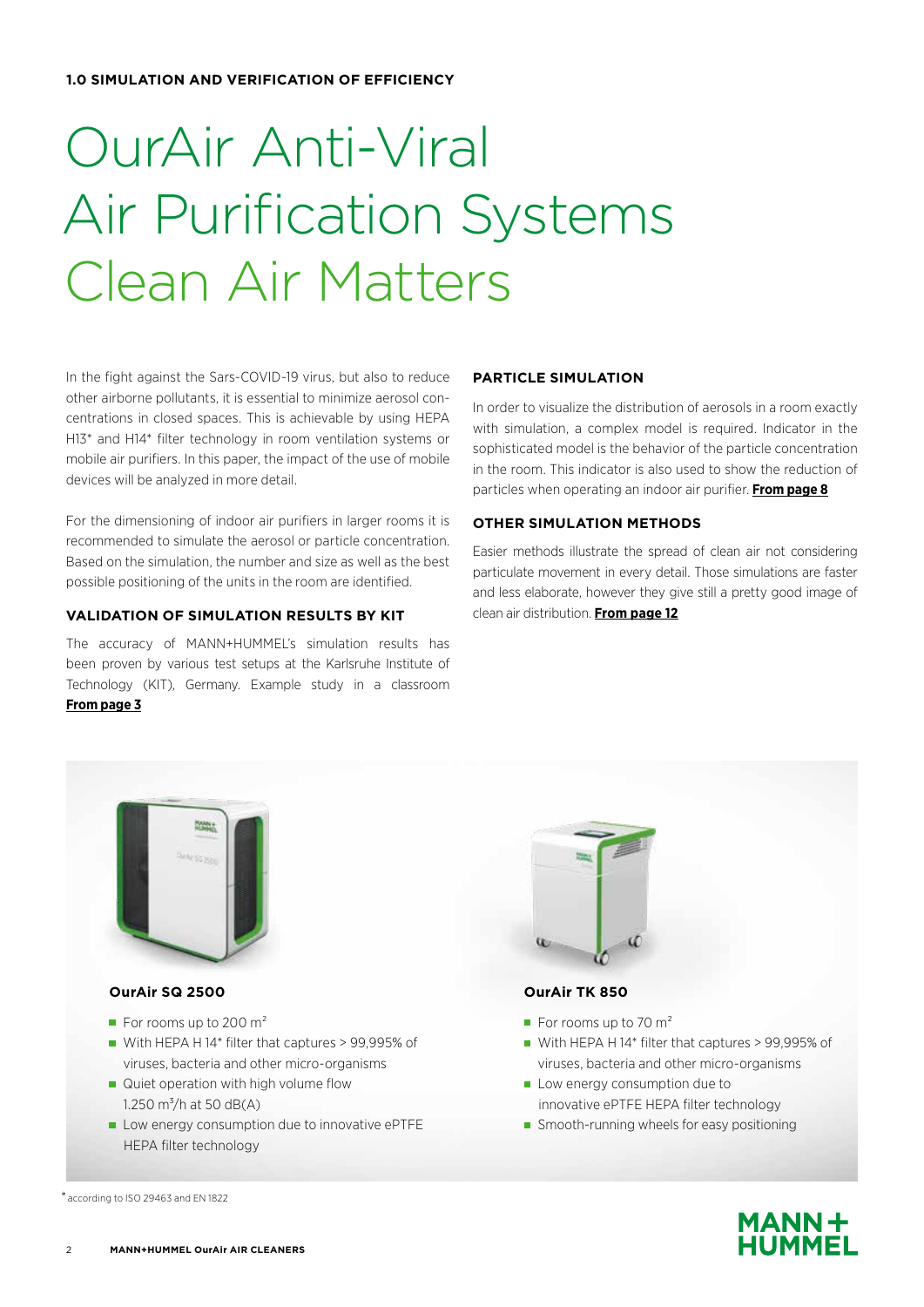# KIT case study in a classroom Reduction of aerosol level with the OurAir SQ 2500



Picture of classroom

### **STUDY DESCRIPTION**

Under the leadership of Prof. Achim Dittler of the Karlsruhe Institute of Technology (KIT), Germany, various studies were conducted in a classroom and a seminar room under real conditions to test the effectiveness of indoor air purifiers. In the test setup described here, aerosols were first blown into the room with an aerosol generator for 45 minutes. Two fans accelerated the homogeneous distribution of the artificially generated aerosols in the entire room before the air purifiers were put into operation. To measure the aerosol concentration during the experiment, two measurement devices were placed at opposite spots in the room. In separate series of measurements, on the one hand the reduction effectiveness of the indoor air purifier in general was examined, and on the other hand it was analysed if there is an effect when the position of the air purifier is changed.

### **TEST SETUP**



# **ROOM DIMENSIONS**

 $V_{\text{room}} = 14.77 \times 6.09 \times 2.98 = 268.05 \text{ m}^3$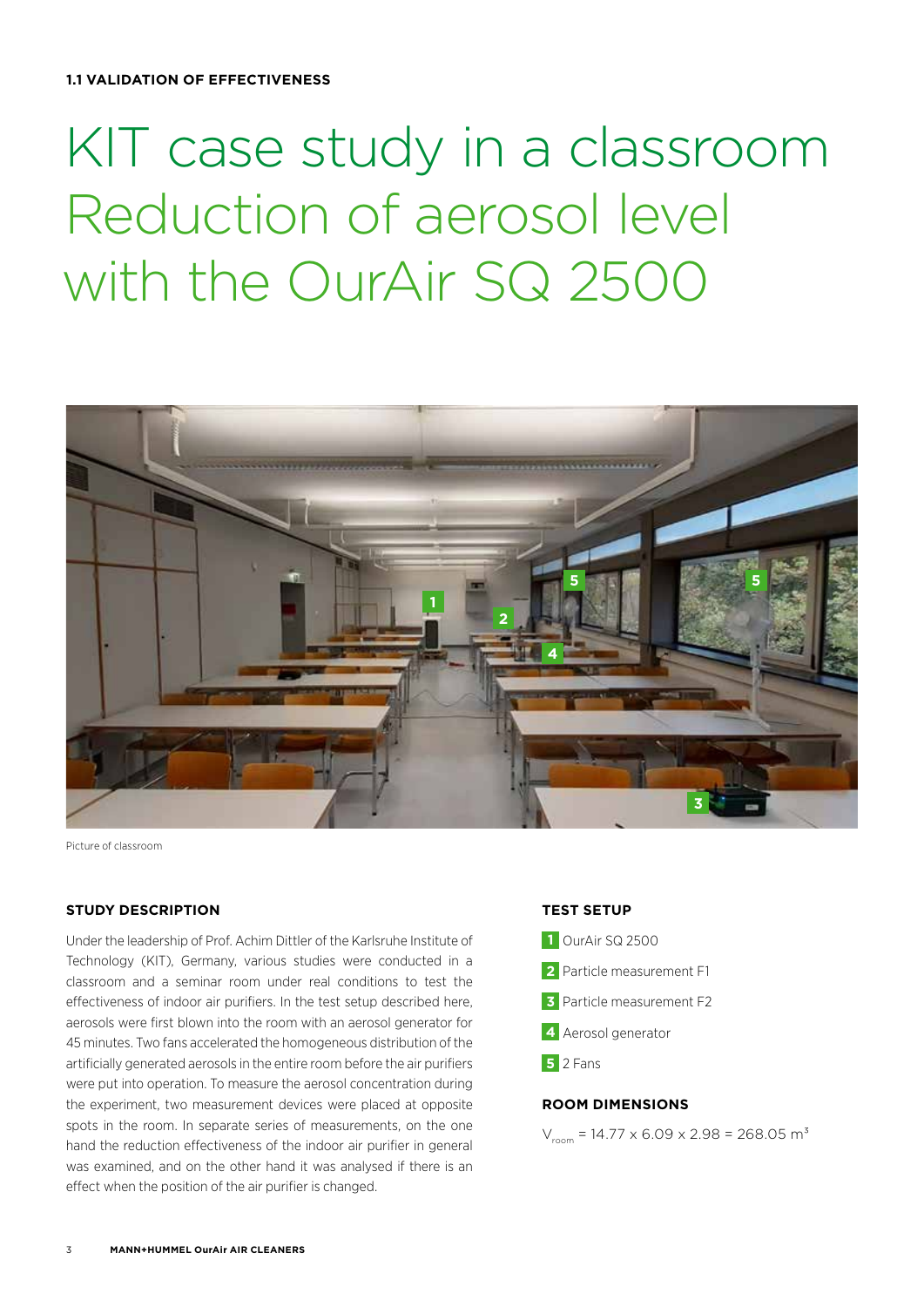# KIT case study in a classroom Position 1 of air purifier



# **The OurAir SQ 2500 air purifier was placed in the center aisle of the rows of tables. When the air purifier was switched on, the following could be observed:**

- $\blacksquare$  Reduction of the aerosol concentration can be proven at both measuring sensors F1 and F2
- The air cleaner OurAir SQ 2500 produces evenly distributed room air quality. Both measurement devices at the opposite ends of the room show similarly good reduction effects (F1 which is positioned closer to the air cleaner shows slightly better results).
- $\blacksquare$  In the first 10 minutes, the graph drops relatively quickly, flattens out somewhat up to minute 35 and is asymptotic from minute 40 onwards.

**DIAGRAMM**  $(C_0 = 896 - 921 \frac{\text{H}}{\text{cm}^3})$ \*Relative particle concentration



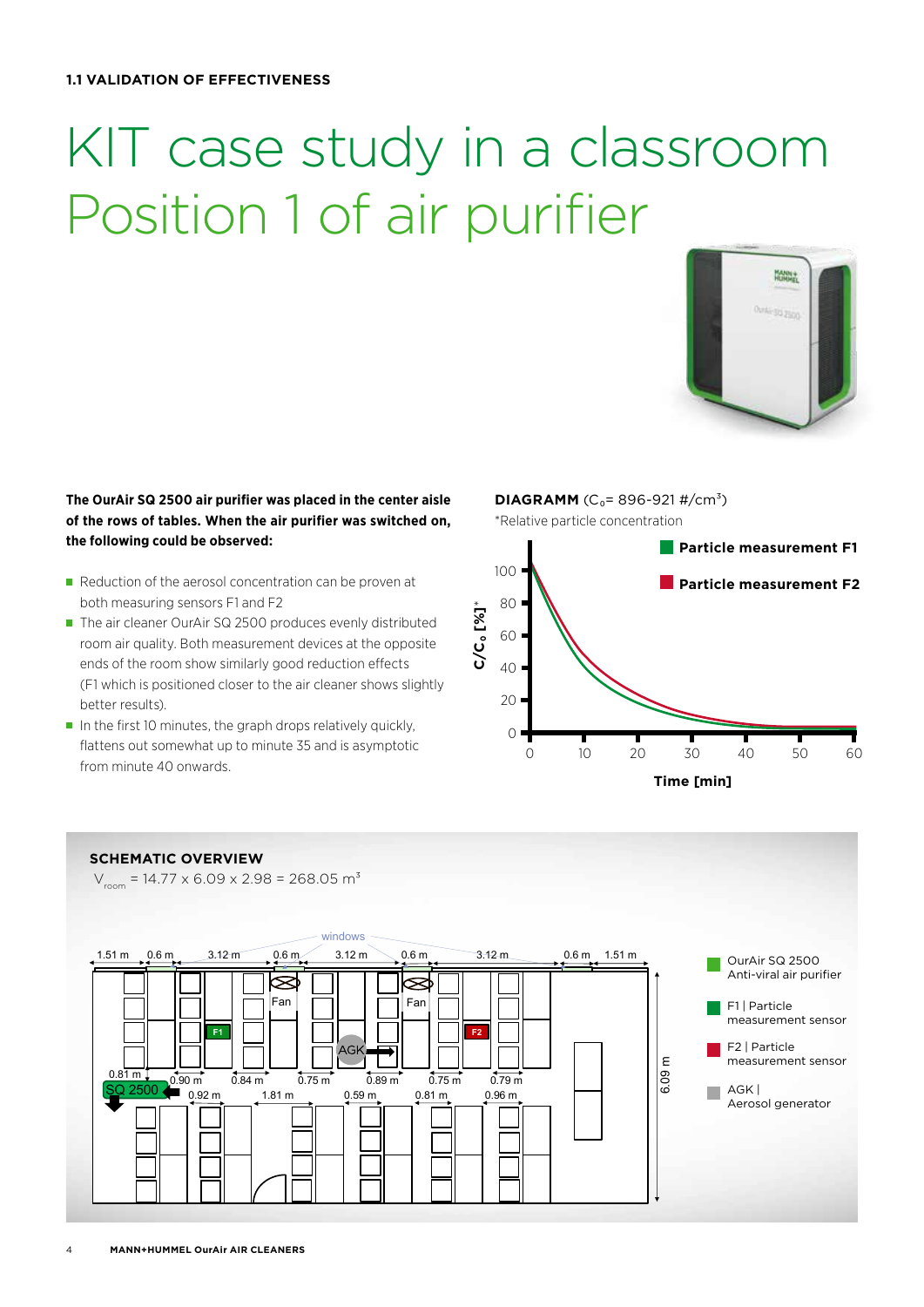# KIT case study in a classroom Position 2 of air purifier



**The OurAir SQ 2500 was placed parallel to the rows of tables. When the air purifier was switched on, the following could be observed:** 

- Reduction of the aerosol concentration: **50% = 4 min; 90% = 15 min**
- Asymptotic course after 20 min
- The air cleaner OurAir SQ 2500 produces evenly distributed room air quality. Both measurement devices F1 and F2 at the opposite ends of the room show similarly good reduction effects (F1 which is positioned closer to the air cleaner shows slightly better results).
- With the right choice of position the separation efficiency **of air cleaners can be optimized.**

**DIAGRAMM**  $(C_0 = 911-940 \frac{\text{H}}{\text{cm}^3})$ \*Relative particle concentration



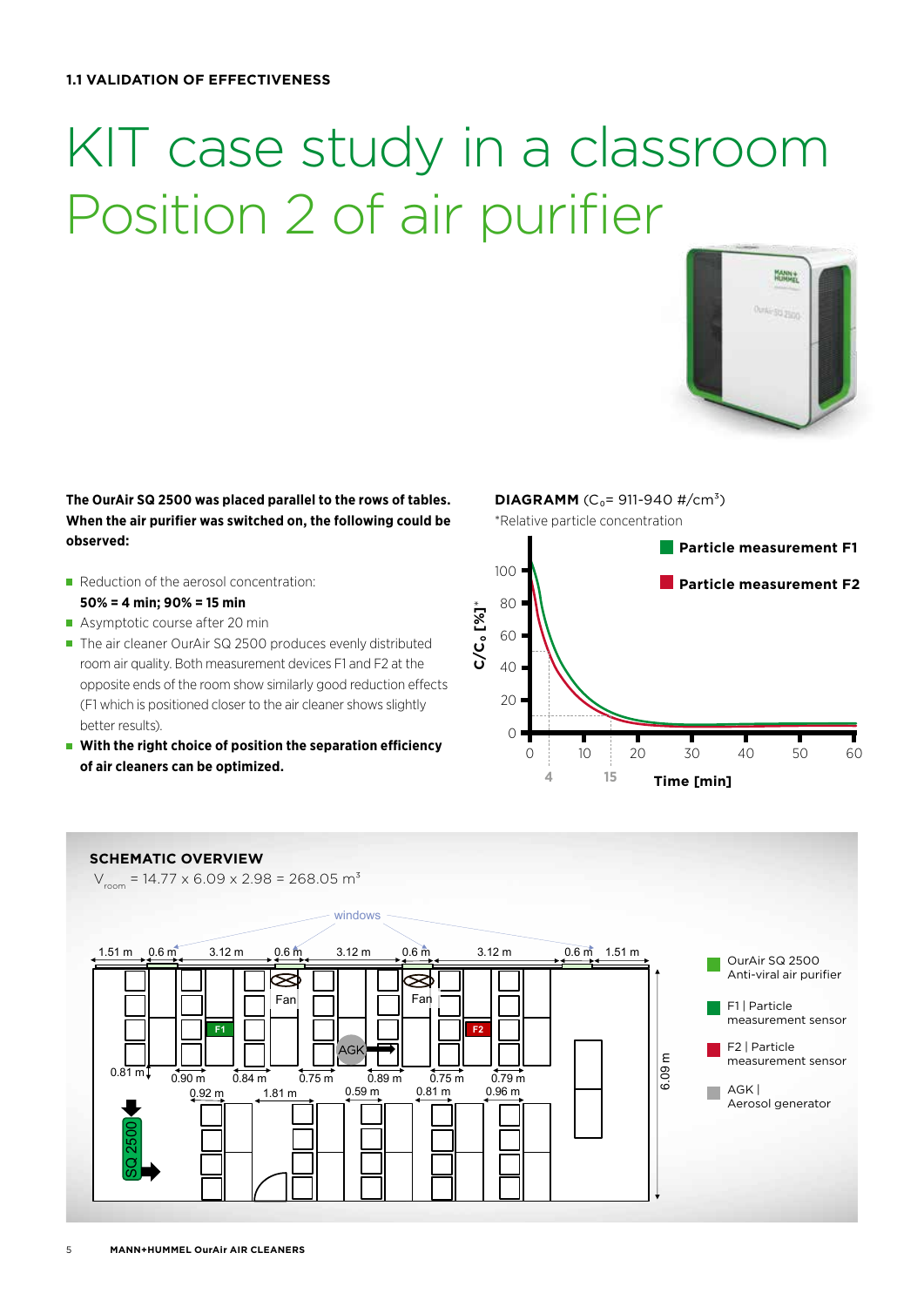# KIT case study in a classroom Different positioning of an air purifier in the room



#### **SUMMARY**

- Regardless of positioning, an effective reduction of the aerosol concentration is achieved in both cases.
- $\blacksquare$  It has been proven that the position of the measurement devices is of less importance. Cleaning efficiency is very similar at all measured locations in the room.
- $\blacksquare$  In order to gain maximum cleaning efficiency, circulating flows of clean air re-entering the device have to be limited. This is achieved by the correct positioning of the air purifier.

#### **CONCLUSION**

- **Positioning of the air purifier is crucial for the speed of** concentration reduction.
- $\blacksquare$  Even if placed in a non-optimal way the reduction effect of the OurAir SQ 2500 indoor air purifier is significant.
- With optimized installation the speed of aerosol reduction can be considerably increased. **The aerosol concentration drops almost twice as fast with optimal positioning.**
- $\blacksquare$  Thus for best placement expert judgement is mandatory.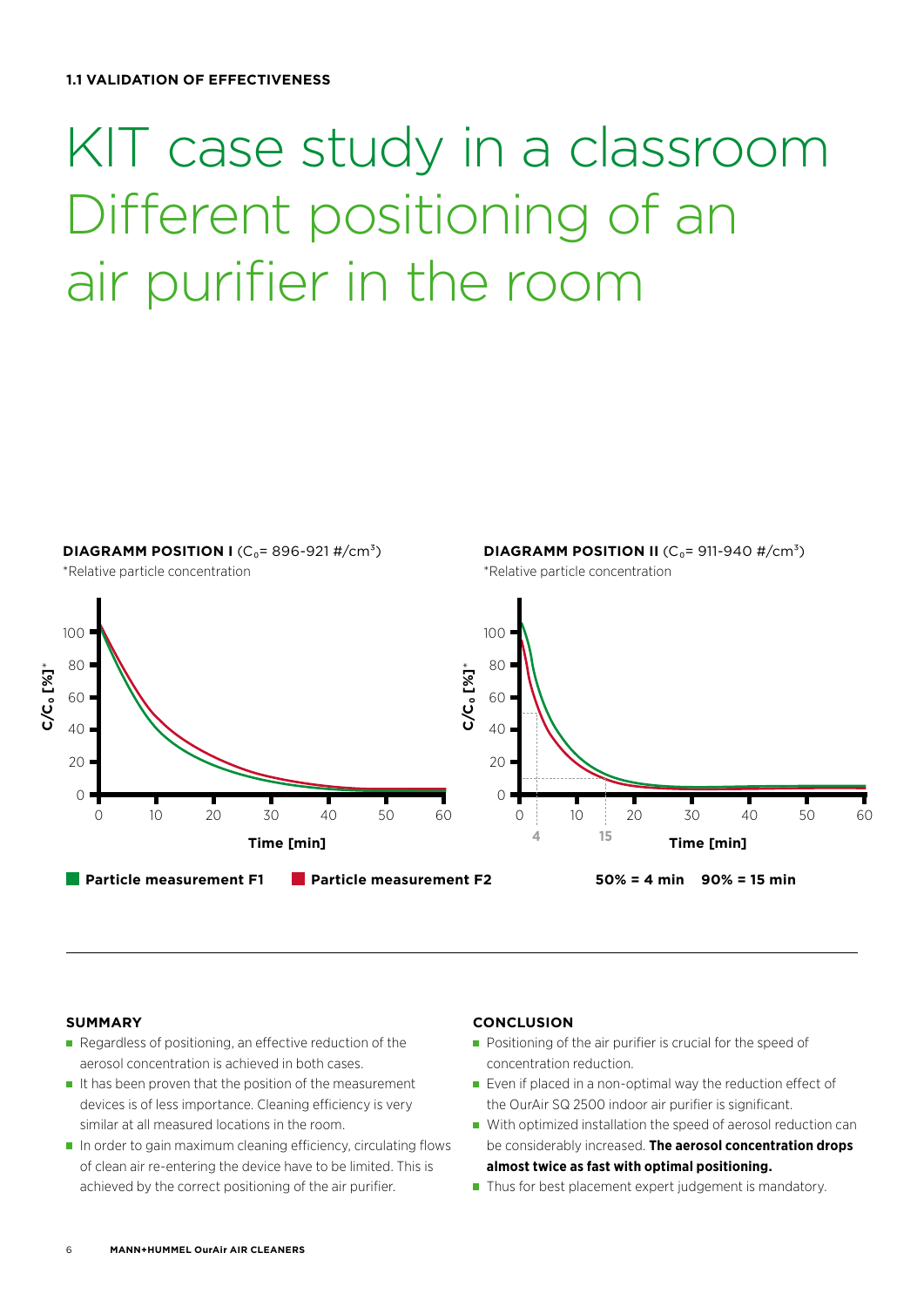# KIT case study in a classroom Measurement results compared to simulation

Prior to the test, the particle distribution in the test room and the reduction effect of the air purifier were modelled and simulated using an elaborate simulation model from MANN+HUMMEL. Diagram 1 shows the simulation graphs of the two measurement devices (small time offset of the curve due to the system). In diagram 2, the values measured in the classroom experiment with an OurAir SQ 2500 are laid over with the simulation curves.

**Particle measurement F1 Particle measurement F2 Simulation Measurement**

### **KIT SIMULATION HEADS-UP**

 $100$  $80$ **C/C₀ [%]**\* **Co [%]** 60 40 20  $\Omega$ 15 25  $\bigcap$ 5 10  $20$  $30$ **Time [min]**

# **KIT SIMULATION HEADS-UP; OVERLAY**



**Result:** The values measured by the test are almost identical to those determined by the MANN+HUMMEL simulation. This demonstrates the validity of the simulation model used.

\*Relative particle concentration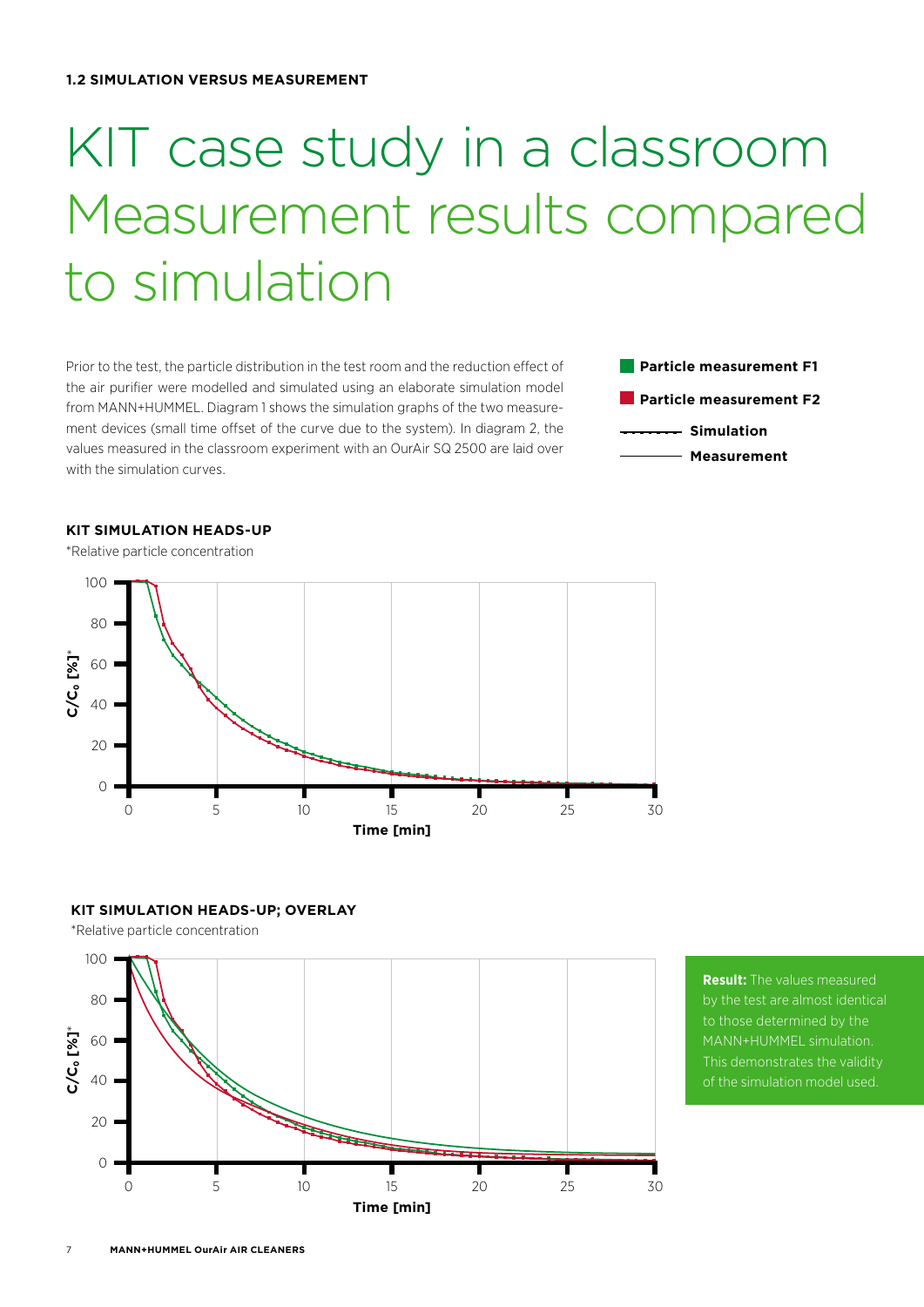# Use case class room Analysis by simulation





### **INFORMATION ABOUT THE SIMULATION**

In order to provide a transferable scenario of the reduction effect of air purifiers in a classroom, an average sized classroom with standard furniture was modelled and simulated. As the children move through the whole room, it is of great interest how the particle concentration in the entire room decreases and whether there are any dead zones (e.g. disturbing influences of furniture).

**After only 2 minutes the particle concentration in the room is reduced by 50%, after 7.5 minutes by 90%.**

**VOLUME AVERAGE**



The simulation images illustrate a cross-section through the room at a height of 1.30 m (head height of pupils). The relative particle concentration is shown as contours. This indicates the spacial effect of the air purifiers.

- At the beginning the room is completely and homogeneously filled with particles
- Shelves and obstacles can slow down the cleaning process locally and should be taken into account when positioning the air purifiers (after 5 min.)
- Nevertheless, even in these areas a high effect is achieved only a few minutes later (after 10min)

# **PARTICLE CONCENTRATION**

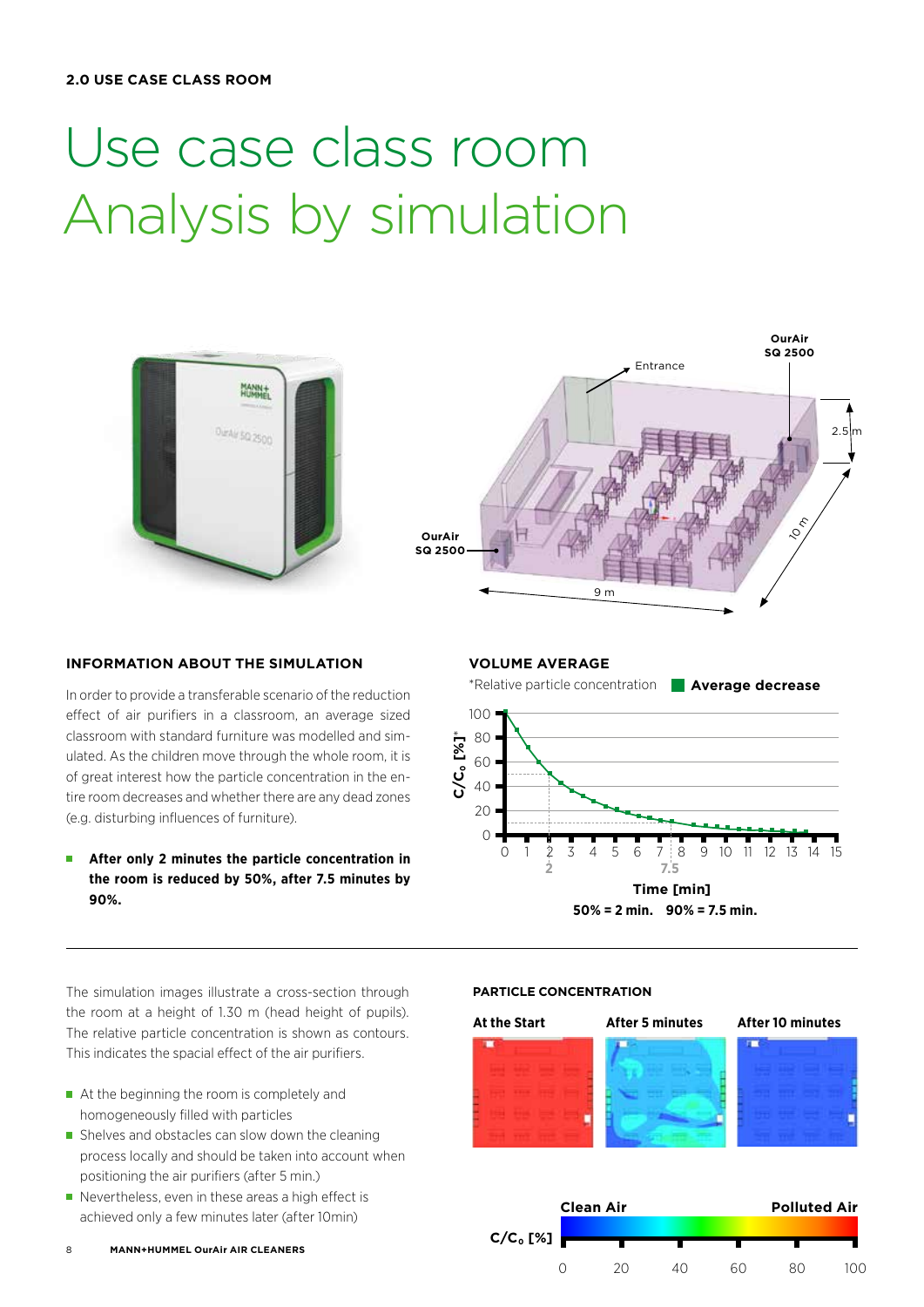### **3.0 USE CASE THEATER**

# Use case theater Analysis by simulation





### **DESCRIPTION OF THE USE CASE**

The "Theater unter den Kuppeln", south of Stuttgart, Germany, comprises one open-air and two indoor stages. The hall which was examined offers 70 seats for guests on approx. 135 m². Due to its special architecture with a domed roof of 4 m - 5.70 m height, the hall is very challenging in respect of effective air purification. 2 simulation scenarios were performed: First, 2 OurAir SQ 2500 were placed on opposite side walls, in the middle row and at the back. Then 4 OurAir SQ 2500 were positioned on each side at the height of the first and the back row. In each case, the air is sucked into the air purifier at the side on spectator height, passes through the filtration stages and the cleaned air is blown out towards the wall. This offers the advantage that there are no high local flow speeds caused by the air blown out, which could be perceived as disturbing by the audience, and the cleaned air rises upwards along the wall. Since the

air purifiers suck in air at a height of 1.50 m, the purified air falls from the ceiling downwards and an optimal distribution of the purified air in the entire room is created, regardless if 2 or 4 air purifiers are set in place.

### **CONCLUSIONS**

- Homogeneous cleaning of the air at head height of the spectators
- $\blacksquare$  No dead zones without any cleaning effect in the auditorium
- Continuous air cleaning possible before, during and after a show (without interruption of air cleaning)
- No locally high wind speeds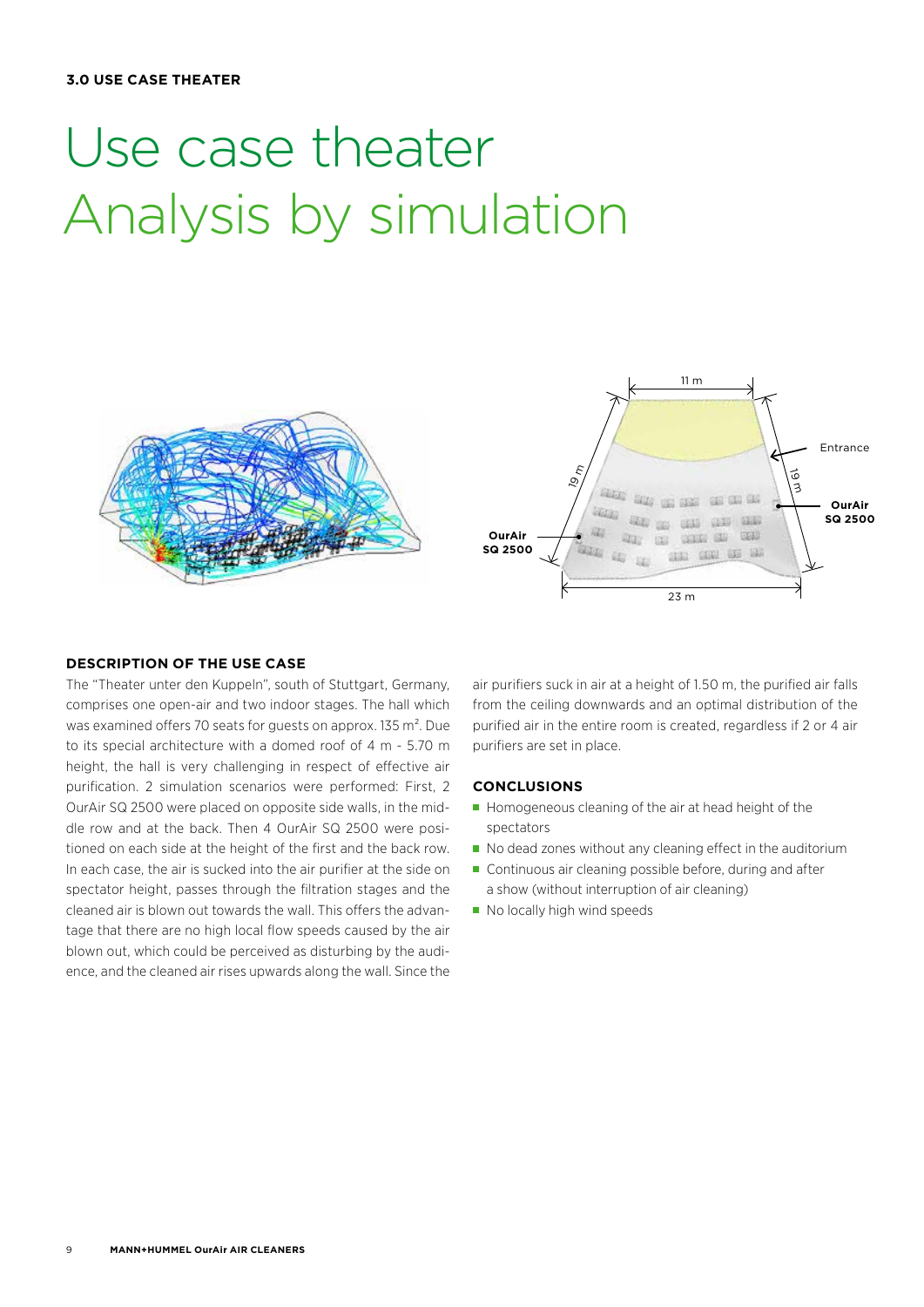### **3.0 USE CASE THEATER**

# Use case theater Analysis by simulation



#### **REMARK**

The air is also cleaned in the area of the stage. However, this cannot be seen in the simulation view shown, since a cross-section at 1.20 m is shown here (head height of seated visitors) and the stage height is 1.25 m.

#### **DESCRIPTION OF SIMULATION PROCESS 1**

At the start of the simulation, an air volume flow of  $2.500 \text{ m}^3/\text{h}$ of each unit was simulated, then the volume flow was reduced to 1,500 m<sup>3</sup>/h after 10 minutes. After minute 25 the air volume flow was increased again to 2,500  $m^3/h$ . By decreasing and increasing the air volume flow, it was examined to what extent a change in the air volume flow influences the reduction effect of the aerosol concentration. Since a lower air volume flow also results in a reduced noise level, it was investigated whether it makes sense to lower the air volume flow during some periods of time (e.g. full air volume flow prior to a show and during the breaks, reduced air volume flow while the show is running).

### **RESULTS**

- 2 air purifiers OurAir SQ 2500 create a homogeneous reduction of the aerosol concentration in the complete hall
- $\blacksquare$  Even if the volume flow rate is reduced for acoustic reasons during a show, the air purification process will continue and the decay curve decreases further, i.e. the particle and aerosol concentration continues to decrease

### **VOLUME AVERAGE**

**C/C₀ [%]**

\*Relative particle concentration



0 20 40 60 80 100

**Clean Air Polluted Air**

■ This is to be particularly emphasized as an advantage over air cleaning by ventilation, whereby an air exchange only takes place at certain intervals and the particle and aerosol concentration rises again between the ventilation intervals.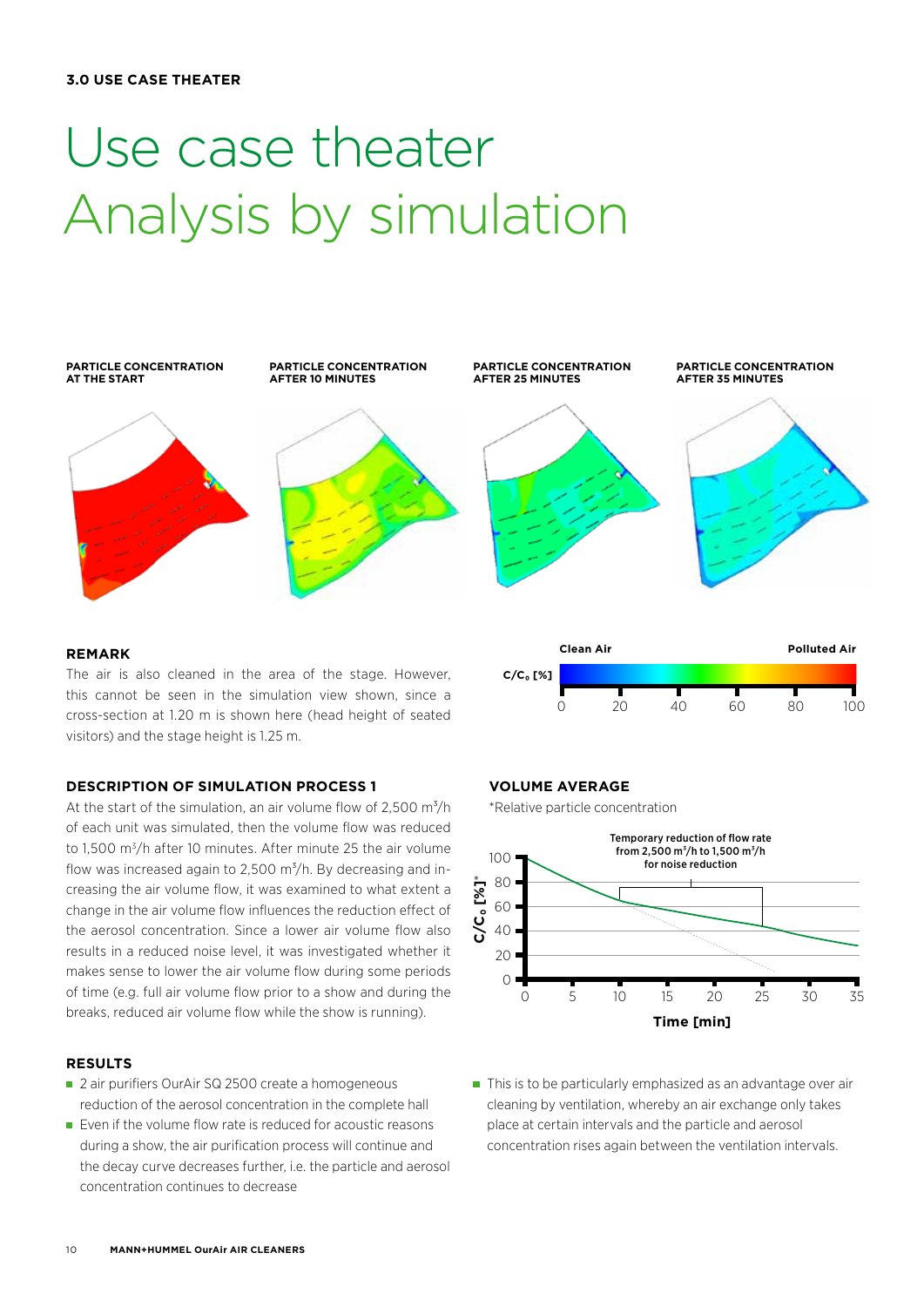### **3.0 USE CASE THEATER**

# Use case Theater Analysis by simulation

### **SIMULATION WITH 4 OURAIR SQ 2500**

In a second simulation 4 OurAir SQ 2500 were placed in the auditorium. As expected, the speed of cleaning increases due to the higher air flow rate offered by four units instead of two. However, the time of cleaning is not halved by doubling the air volume flow.

# **CONCLUSIONS**

- A high flow rate alone is not indicative for the quality of the cleaning.
- $\blacksquare$  More doesn't always mean better: With efficient use, the number of air purifiers required can be minimized and the best cost/benefit ratio achieved
- $\blacksquare$  It depends on the correct positioning of the air purifiers to achieve an effect in the whole room
- **MANN+HUMMEL's simulation expertise allows even** complicated applications to be assessed in advance and to ensure that the number of devices, positioning and the operation are optimized.



#### **DUST VOLUME REDUCTION COMPARISON**

\*Relative particle concentration

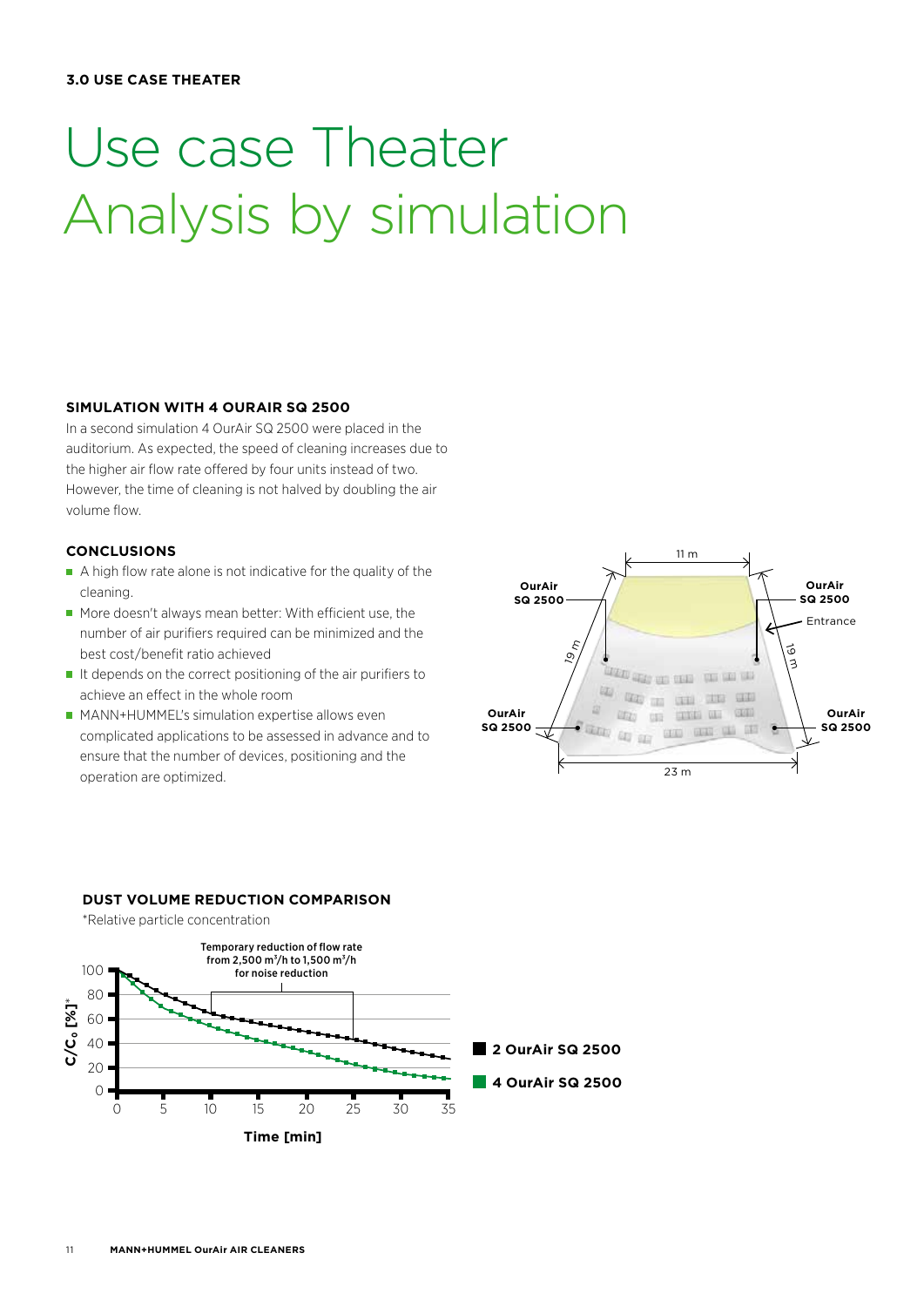# Use case office space Analysis



### **CASE A: 1 OurAir SQ2500 UNDER OPERATION**

An assumed office space of a total of 302 m² is examined, divided into a large corridor (128 m²) from which 11 individual offices lead off. First, a straightforward simulation method is used to determine the effect of 1 centrally positioned OurAir SQ 2500 with a volume flow of 2,500  $\text{m}^3/\text{h}$ . The pictures below show that an air distribution effect is achieved in the corridor and in the individual offices closest to the air purifier.

# **OFFICE FLOOR PLAN**



*<u>I</u>* **OurAir SQ 2500** 

#### **PARTICLE CONCENTRATION AFTER 10 MINUTES**